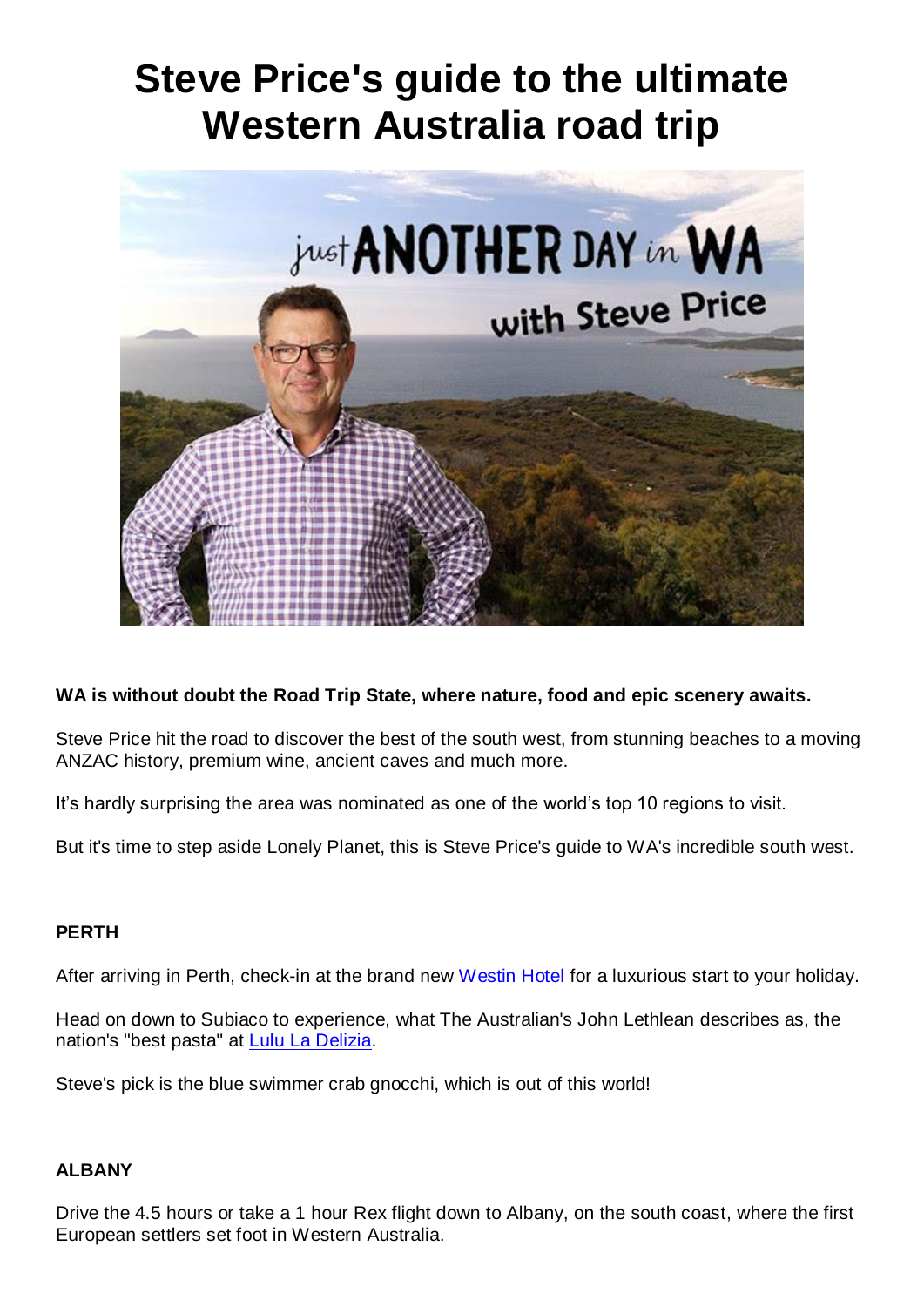Take a short drive out to [The Gap,](https://www.westernaustralia.com/au/Attraction/The_Gap_and_Natural_Bridge/56b2669c2cbcbe7073ae0475#/) where natural and man-made beauty collides. Step out onto the incredible Natural Bridge, 40 metres above the wild seas below.



*The Gap and Natural Bridge, Torndirrup National Park*

On your way back to town, stop in at the [Limeburners Distillery,](https://www.distillery.com.au/) home to some of Australia's most awarded whiskies. Steve loved their smokey concoctions, made with peat that's been growing on WA's rugged coastline for thousands of years!

Head up the hill to [National Anzac Centre,](https://www.westernaustralia.com/en/Attraction/National_Anzac_Centre/56b26bd3d5f1565045dadaa1#/) perched high above Albany with an incredible view of the King George Sound. This is where the very first convoy of ANZACs departed Australia for World War I in 1914.

Then, at sundown, take a short walk to the astonishing [Field of Light: Avenue of Honour,](https://www.westernaustralia.com/en/Attraction/Field_of_Light%3a_Avenue_of_Honour/5a864511a2f40590287ea199#/) a moving sensory tribute to our soldiers who made the ultimate sacrifice.



*Field of Light: Avenue of Honour will remain in place until ANZAC Day 2019*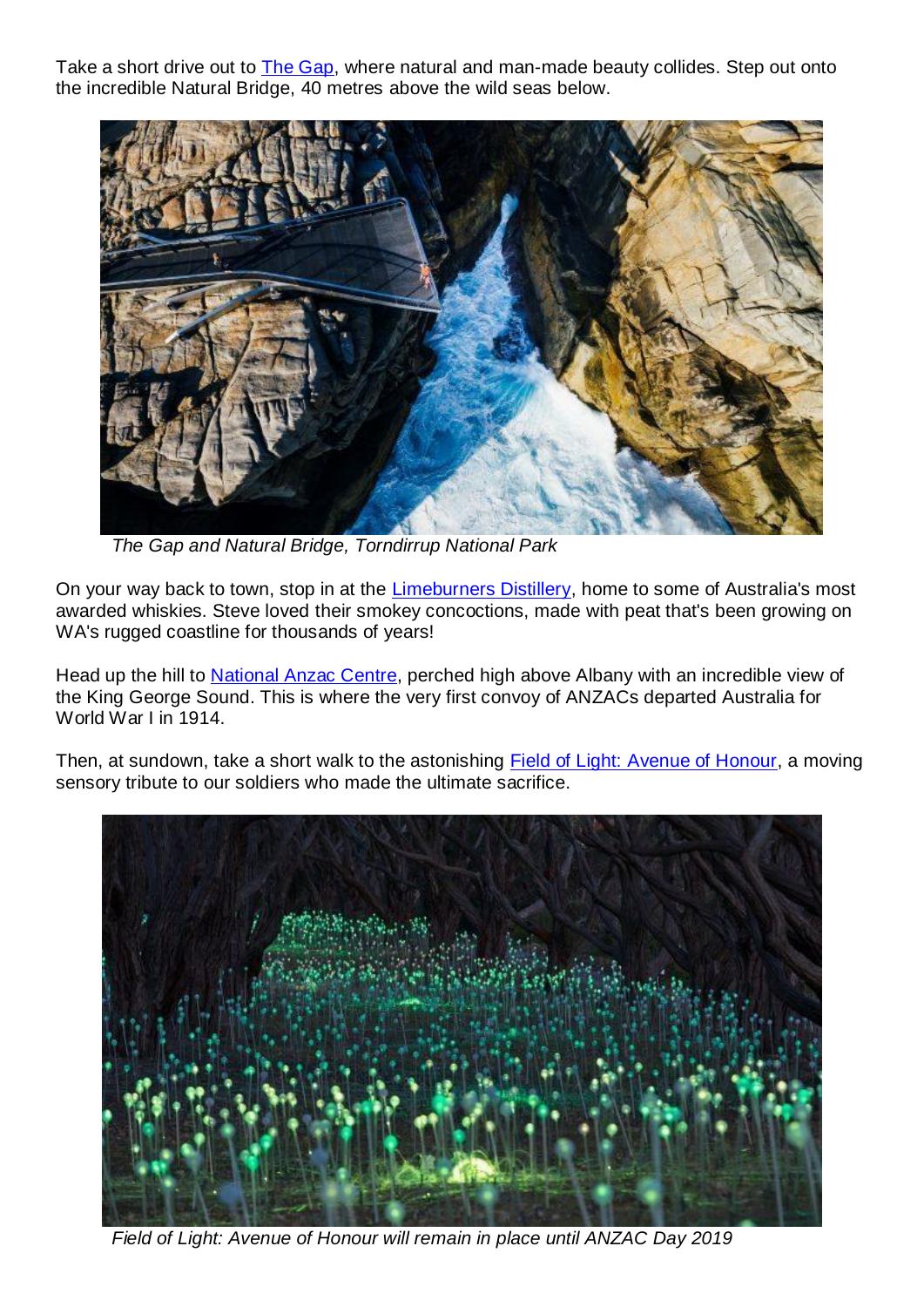Albany is also host to incredible restaurants, including Australia's best fish and chips at Hooked on [Middleton Beach,](https://hookedonmiddletonbeach.com.au/) one of Australia's best bars [Liberte,](https://libertealbany.com.au/) breweries, wineries and so much more.

### **DENMARK AND WALPOLE**

Steve continued his road trip with a drive to Denmark, the location for classic Australian novel *Breath* and its big-screen adaption directed by and starring Simon Baker.

Grab breakfast in town before taking in the spectacular beaches at [Greens Pool](https://www.westernaustralia.com/en/Attraction/Greens_Pool/56b26791d5f1565045daac04#/) and [Elephant](https://www.westernaustralia.com/au/Attraction/Elephant_Rocks/56b267917b935fbe730e6cbe)  [Rocks.](https://www.westernaustralia.com/au/Attraction/Elephant_Rocks/56b267917b935fbe730e6cbe)

"It's the most pristine, clear, blue water I have ever seen, anywhere in the world," says Steve.



*Greens Pool, Denmark*

Steve continued on to the nearby [Valley of the Giants](https://www.valleyofthegiants.com.au/) and its impressive Tree Top Walk, a 40metre high footpath that takes you through the canopy of some of the world's biggest and oldest trees.

# **MARGARET RIVER**

Steve wrapped up his Western Australia road trip in style, in the stunning Margaret River region, just a few hours south of Perth.

Starting at the ancient [Ngilgi Cave,](https://www.westernaustralia.com/en/Tour/Ngilgi_Cave_Cultural_Tour/56b2697eaeeeaaf773cfbfd2/56b2697eaeeeaaf773cfbfd6#/) local Aboriginal guide Josh Whiteland, from [Koomal Dreaming,](https://www.koomaldreaming.com.au/) shared his people's cultures and customs.

Josh and Steve bonded over a love of food, learning all about the native ingredients that have inspired some of Australia's best chefs.